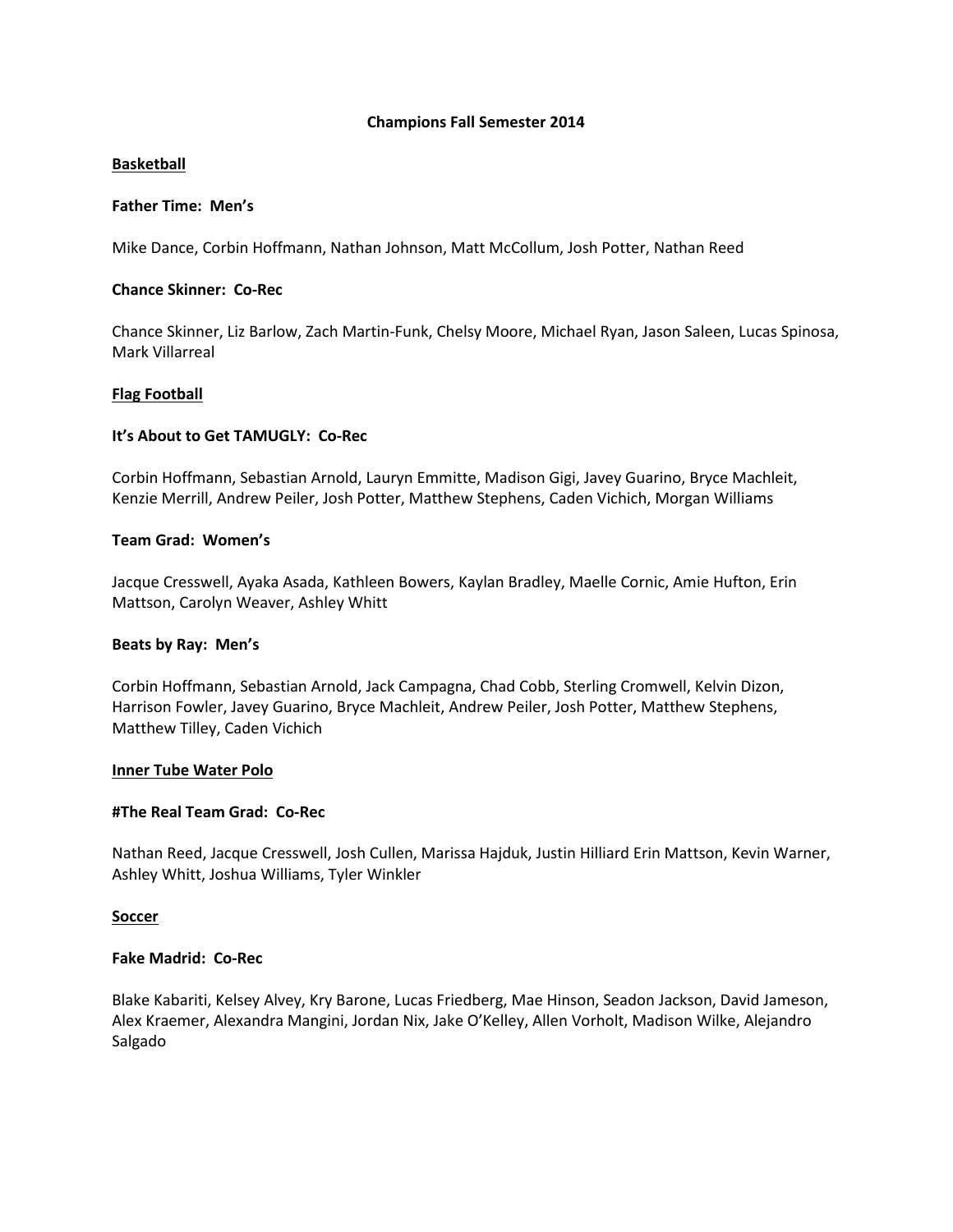### **Volleyball**

### **Seis Muchachos: Co-Rec**

Raven Walker, Emily Bonny, Lauryn Emmitte, Corbin Hoffmann, Julia Hunt, Michael Pyryt, Sterling Cromwell

### **Dodgeball**

# **Howdy Gentlemen: Co-Rec**

Luke Crites, Grant Randall, Courteney Antonucci, Andrew Bruhl, Daley Darr, Matthew Rando, Chris Williams, Katie Weidemeyer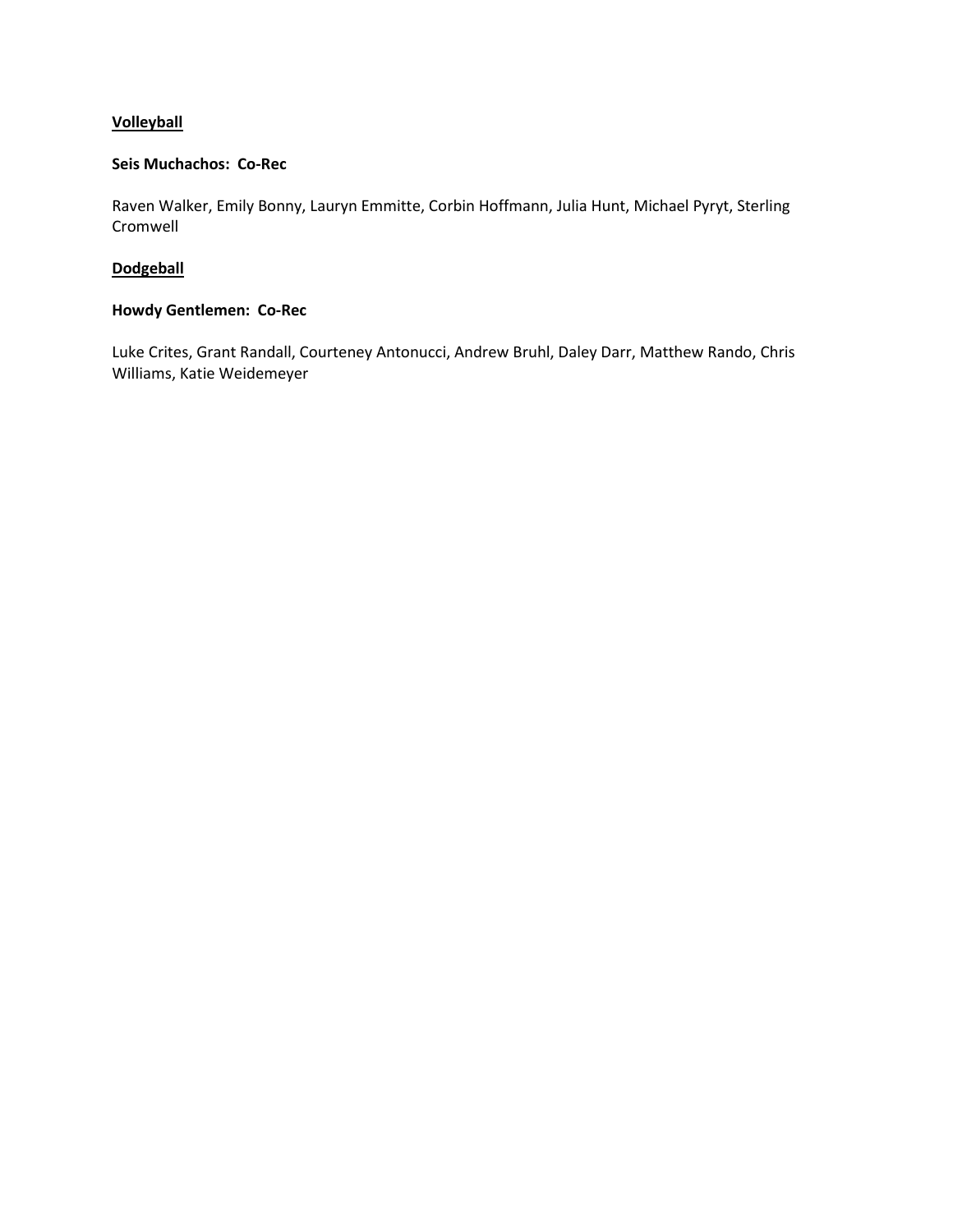### **Champions Spring Semester 2015**

### **Flag Football**

### **Step Dads: Men's**

Corbin Hoffmann, Sebastian Arnold, Vincenzo Loffredo, Bryce Machleit, Andrew Peiler, Josh Potter, Benjamin Pursell, Connor Rogers, Matthew Tilley, Caden Vichich, Skylor Womole

### **Peanut Butter and Jealous: Co-Rec**

Corbin Hoffmann, Sebastian Arnold, Jordan Guy, Hailey Leahy, Bryce Machleit, Kenzie Merrill, Josh Potter, Caden Vichich

### **Team Grad: Women's**

Jacque Creswell, Ayaka Asada, Kathleen Bowers, Kaylan Bradley, Maelle Cornic, Amie Hufton, Erin Mattson, Natalie Spear, Katie St. Clair, Helen Walters, Carolyn Weaver, Ashley Whitt

### **Basketball**

### **Team Grad: Co-Rec**

Mike Dance, Ayaka Asada, Kaylan Bradley, Jacque Cresswell, Josh Cullen, Jake Emmert, Myeonghee Max Han, Erin Mattson, David Moulton, Nathan Reed, Helen Walters, Maelle Cornic

### **Salty Sailors: Men's**

Michael Zienty, Sawyer Cole, Derrick Ford, Drake Foto, Thomas Page, Justin Reeves, Shane Spanitz, Lucas Spinosa

### **Ultimate Frisbee**

### **The Diskheads: Co-Rec**

Will Neuse, Josh Potter, Garrett Bergoon, Alexa Calvin, Chris Devitt, Jordan Guy, Savannah Hedge, Corbin Hoffmann, Hailey Leahy, Christian McKinely, Matthew Rando, Courtney Rohlfs, Sarah Sipos, Caden Vichich, Stephanie Polo

### **Softball**

### **Pitch Slap: Co-Rec**

Ethan Erickson, Ashley Ballard, Allison Baucom, Britton Chadbourne, Will Darhhg, Morgan Dunlap, Alex Guillot, Michelle Frahlman, Courtney Rohlfs, Justin Reeves, Kelsea Janak, Charles Layerle, Garrett Lockhart, Parker Meek, Grant Nichols, William Orange, John Pharis, Peyton Quighley